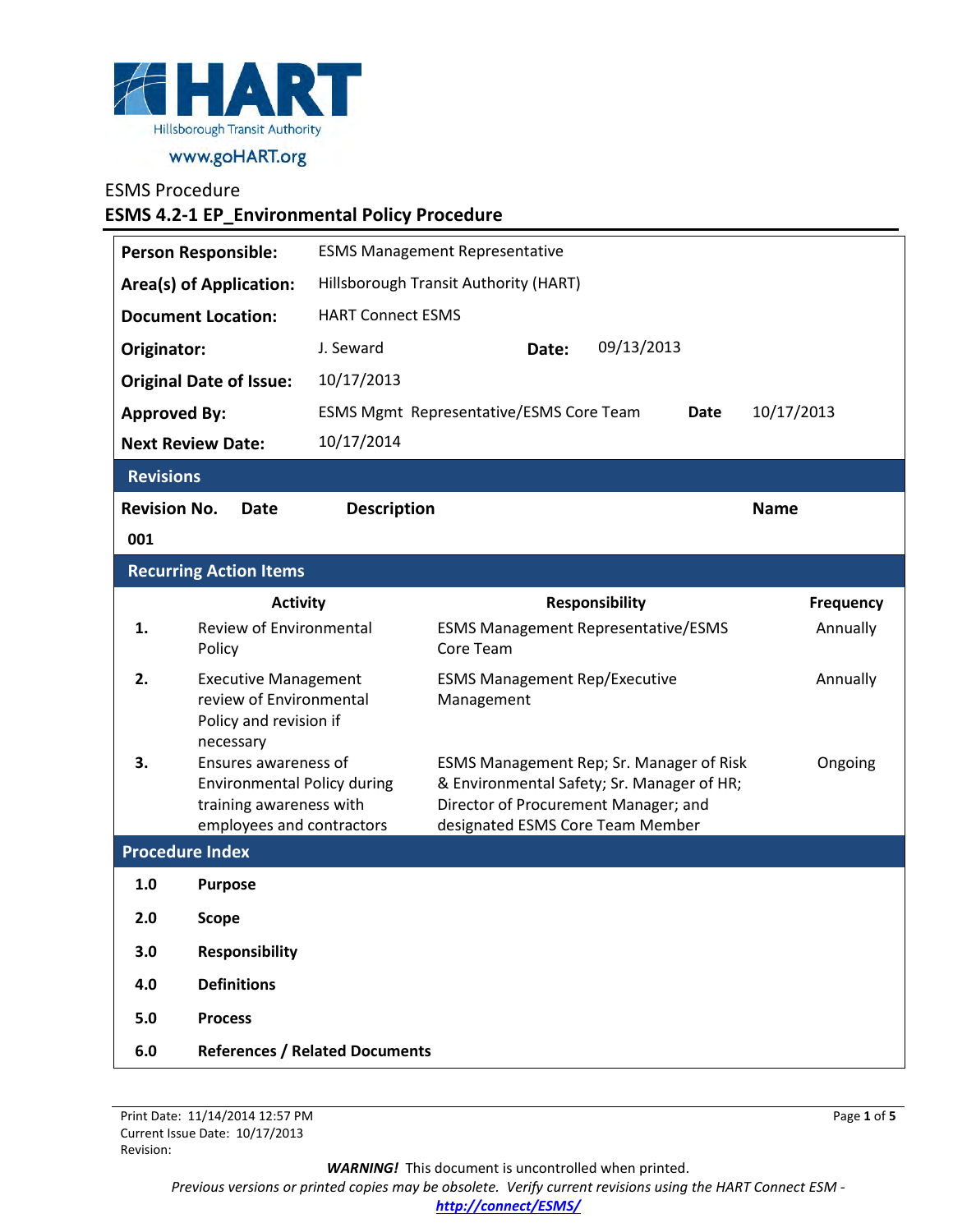

# **ESMS 4.2-1 EP\_Environmental Policy Procedure**

<span id="page-1-0"></span>

|                                                                      | 1.0 Purpose                                                      |                                                                                                                                                                                                                                |  |  |  |
|----------------------------------------------------------------------|------------------------------------------------------------------|--------------------------------------------------------------------------------------------------------------------------------------------------------------------------------------------------------------------------------|--|--|--|
|                                                                      | 1.1                                                              | The purpose of this procedure is to establish practices related to the development and<br>implementation of the Environmental Policy for the Hillsborough Transit Authority (HART).                                            |  |  |  |
|                                                                      | 2.0 Scope                                                        |                                                                                                                                                                                                                                |  |  |  |
|                                                                      | 2.1                                                              | This procedure is responsive to element <b>ESMS 4.2-2_Environmental Policy</b> of the ISO<br>14001:2004 standard and covers operations of the HART.                                                                            |  |  |  |
|                                                                      | 2.2                                                              | The Environmental Policy recognizes that all activities, products and services within the defined<br>scope of the Environmental & Sustainability Management System (ESMS) for HART may cause<br>impacts to the environment.    |  |  |  |
|                                                                      | 2.3                                                              | The Environmental Policy defines the environmental commitments of HART, establishes the<br>framework for setting objectives and targets, and provides guidance for the development,<br>management and maintenance of the ESMS. |  |  |  |
|                                                                      | 3.0 Responsibility                                               |                                                                                                                                                                                                                                |  |  |  |
|                                                                      | 3.1                                                              | <b>Executive Management</b> shall be defined as top management in key positions and is responsible<br>for:                                                                                                                     |  |  |  |
|                                                                      |                                                                  | Approving the Environmental Policy;<br>3.1.1                                                                                                                                                                                   |  |  |  |
|                                                                      |                                                                  | 3.1.2<br>Reviewing the Environmental Policy on a regularly scheduled basis with the ESMS<br>Management Representative;                                                                                                         |  |  |  |
|                                                                      |                                                                  | Approving all revisions to the Environmental Policy;<br>3.1.3                                                                                                                                                                  |  |  |  |
|                                                                      |                                                                  | Ensuring the Environmental Policy is adhered to during decision-making processes.<br>3.1.4                                                                                                                                     |  |  |  |
|                                                                      | 3.2<br><b>ESMS Management Representative</b> is responsible for: |                                                                                                                                                                                                                                |  |  |  |
|                                                                      |                                                                  | Approving the Environmental Policy;<br>3.2.1                                                                                                                                                                                   |  |  |  |
|                                                                      |                                                                  | 3.2.2<br>Reviewing the Environmental Policy on a regularly scheduled basis and providing<br>feedback to assist in the evaluation of the Environmental Policy during the Executive<br>Management Review;                        |  |  |  |
|                                                                      |                                                                  | Approving all revisions to the Environmental Policy;<br>3.2.3                                                                                                                                                                  |  |  |  |
|                                                                      |                                                                  | 3.2.4<br>Ensuring that the Environmental Policy and any revisions thereof are communicated to<br>the appropriate HART staff for distribution on behalf of HART; and                                                            |  |  |  |
|                                                                      |                                                                  | Print Date: 11/14/2014 12:57 PM<br>Page 2 of 5                                                                                                                                                                                 |  |  |  |
| Original Date of Issue: 10/17/2013<br>Current Issue Date: 10/17/2013 |                                                                  |                                                                                                                                                                                                                                |  |  |  |

Current Issue Date: 10/17/2013 Revision:

*WARNING!*This document is uncontrolled when printed.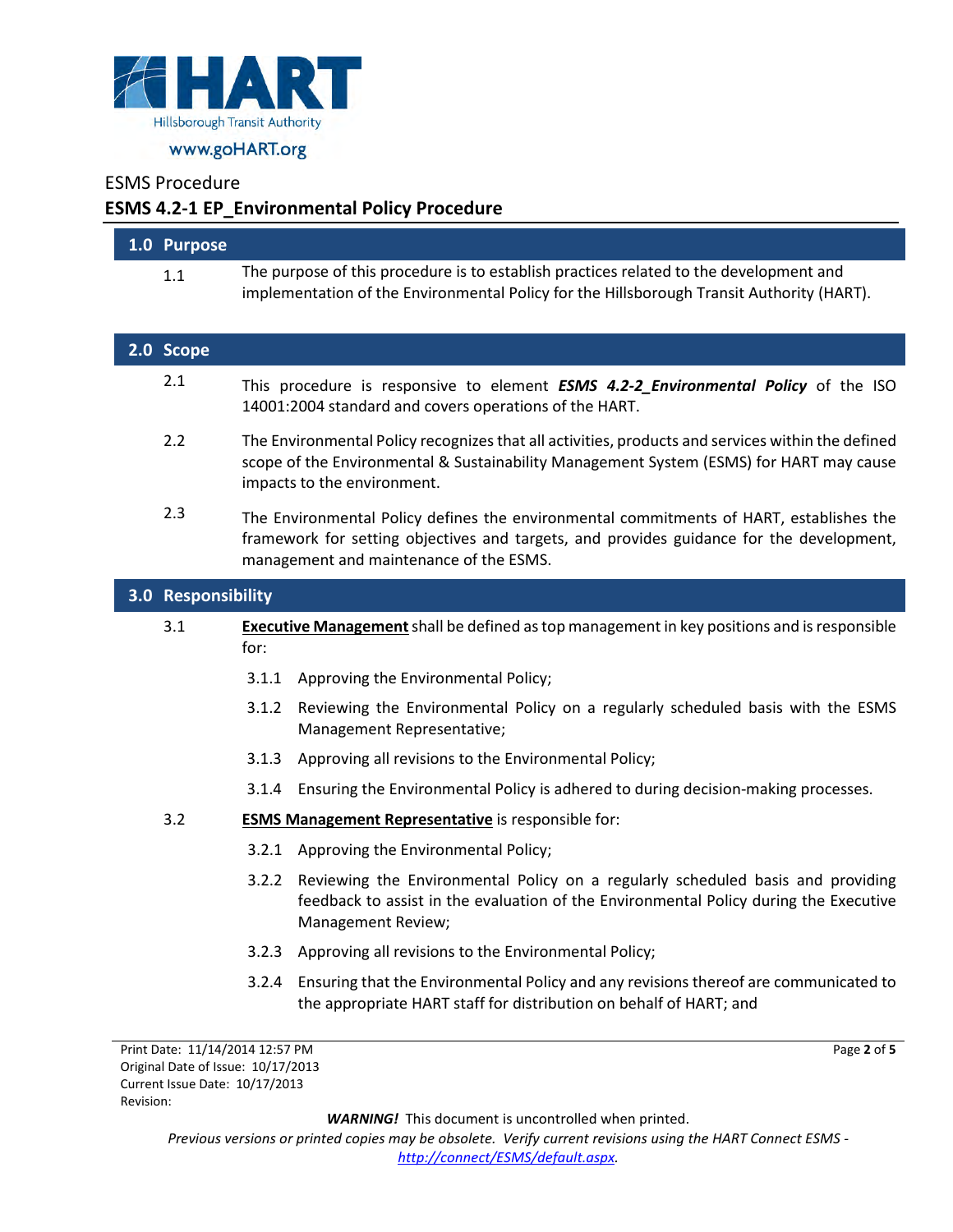

## **ESMS 4.2-1 EP\_Environmental Policy Procedure**

- 3.2.5 Ensuring the Environmental Policy is adhered to during decision-making processes.
- 3.3 **ESMS Core Team** is responsible for:
	- 3.3.1 Approving the Environmental Policy;
	- 3.3.2 Reviewing the Environmental Policy on a regularly scheduled basis and providing feedback to assist in the evaluation of the Environmental Policy during the ESMS Core Team meeting;
	- 3.3.3 Approving all revisions to the Environmental Policy;
	- 3.3.4 Ensuring the Environmental Policy is adhered to during decision-making processes; and
	- 3.3.5 Ensuring that the Environmental Policy and any revisions thereof are communicated to the appropriate HART staff for distribution on behalf of HART.
- 3.4 **ESMS Coordinator** is responsible for:
	- 3.3.1 Ensuring that the ESMS Management Representative and HART Executive Management review the Environmental Policy on an annual basis;
	- 3.3.2 Ensuring that the ESMS Management Representative and the ESMS Core Team review the Environmental Policy on an annual basis;
	- 3.3.3 Maintaining meeting minutes to provide objective evidence of the process used to adopt and any revisions to the Environmental Policy by HART;
	- 3.3.4 Ensuring that the Environmental Policy and any revisions thereof is properly communicated to all HART personnel;
	- 3.3.5 Ensuring training on the Environmental Policy is conducted during the Environmental Awareness Training and included as part of the new hire employee orientation-training program. Details for environmental training are outlined in *ESMS 4.4.2-1 EP\_Competence, Training and Awareness Procedure*; and
	- 3.3.6 Ensuring that the Environmental Policy is available to the public.
- 3.5 **Other ESMS Designated Staff** is responsible for:
	- 3.4.1 Ensuring the Environmental Policy and any revisions thereof is properly communicated to employees, external interested parties and the public via provisions set forth in *ESMS 4.4.3-1 EP\_Communication Procedure*.

### <span id="page-2-0"></span>**4.0 Definitions**

Print Date: 11/14/2014 12:57 PM Original Date of Issue: 10/17/2013 Current Issue Date: 10/17/2013 Revision:

Page **3** of **5**

*WARNING!*This document is uncontrolled when printed.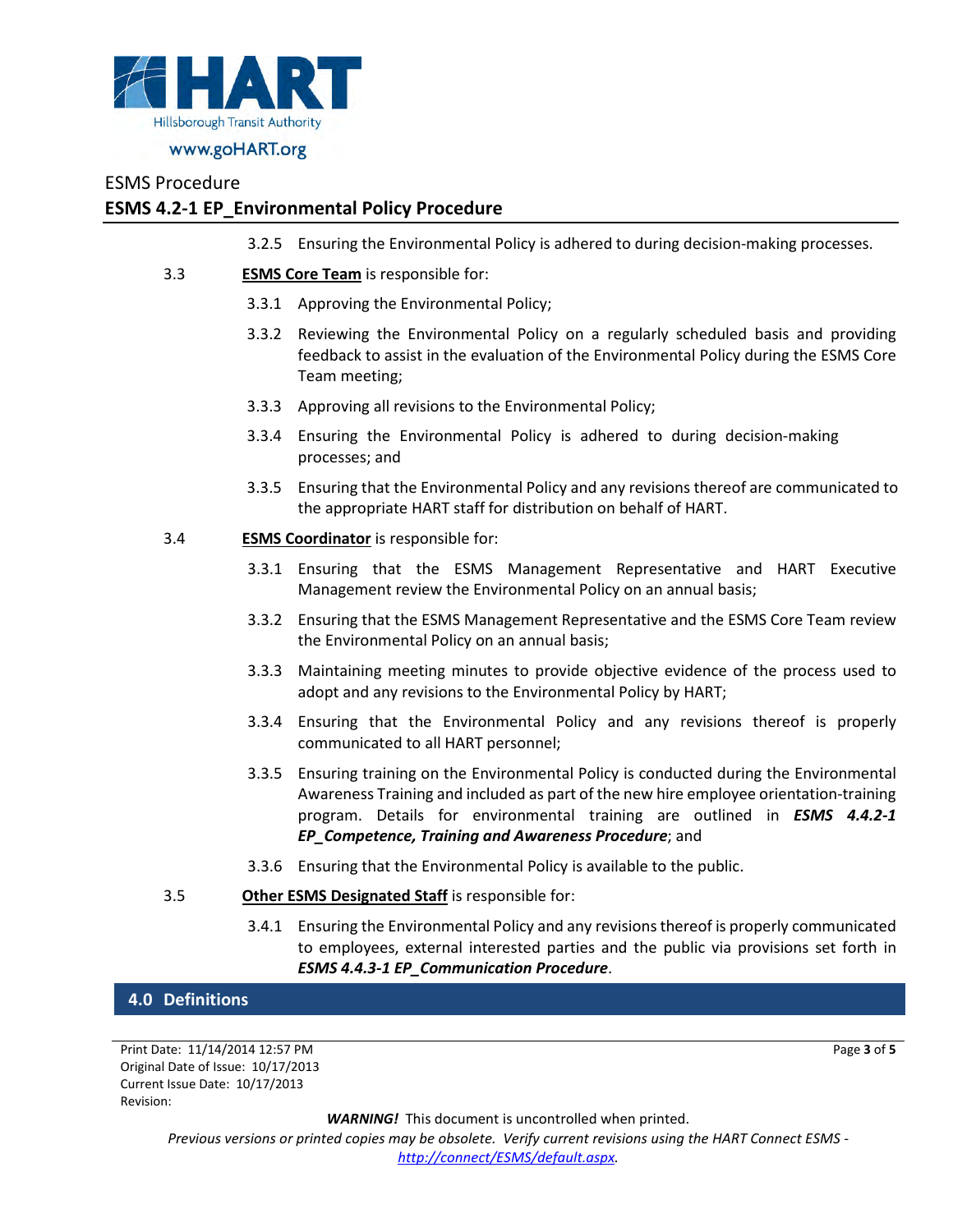

# **ESMS 4.2-1 EP\_Environmental Policy Procedure**

<span id="page-3-0"></span>

| 4.1                                            | Refer to ESMS 4.4.4-2 EP_ESMS Related Definitions Procedure.                                                                                                                                                                                                                                                                                                                                                                                                     |  |  |
|------------------------------------------------|------------------------------------------------------------------------------------------------------------------------------------------------------------------------------------------------------------------------------------------------------------------------------------------------------------------------------------------------------------------------------------------------------------------------------------------------------------------|--|--|
| 5.0 Process                                    |                                                                                                                                                                                                                                                                                                                                                                                                                                                                  |  |  |
| 5.1                                            | The Environmental Policy includes a commitment on behalf of HART to continual improvement<br>and prevention of pollution. The text also includes a commitment to comply with applicable<br>environmental legal requirements and other requirements to which the HART subscribes<br>relating to the environmental aspects.                                                                                                                                        |  |  |
| 5.2                                            | The Environmental Policy provides the framework for setting and reviewing environmental<br>objectives and targets. Specific initiatives and environmental programs adopted by the HART<br>will be included.                                                                                                                                                                                                                                                      |  |  |
| 5.3                                            | Preparation of the Environmental Policy will be managed by the designated ESMS Management<br>Representative and the ESMS Core Team.                                                                                                                                                                                                                                                                                                                              |  |  |
| 5.4                                            | Comments, inquiries and suggestions submitted to HART by external stakeholders, voluntarily<br>or through consultation, will be considered when preparing and reviewing the Environmental<br>Policy.                                                                                                                                                                                                                                                             |  |  |
| 5.5                                            | The Environmental Policy will be reviewed and approved by the ESMS Management<br>Representative. This approval represents Executive Management's endorsement and<br>commitment to promote and adhere to the Environmental Policy.                                                                                                                                                                                                                                |  |  |
| 5.6                                            | A hard copy of the Environmental Policy will be displayed in a prominent location and<br>maintained by the ESMS Coordinator. An electronic copy of the Environmental Policy will be<br>available on HART's Internet and Intranet and SharePoint websites.                                                                                                                                                                                                        |  |  |
| 5.7                                            | The Environmental Policy will be maintained and revised through the document control<br>protocol detailed in ESMS 4.4.5-1 EP_Control of Documents Procedure.                                                                                                                                                                                                                                                                                                     |  |  |
| 5.8                                            | The Environmental Policy is communicated to employees, external interested parties and the<br>public via provisions set forth in ESMS 4.4.3-1 EP_Communication Procedure.                                                                                                                                                                                                                                                                                        |  |  |
| 5.9                                            | Introduction and general knowledge on the Environmental Policy will be provided during the<br>General ESMS Awareness Training and included as part of the new hire employee orientation-<br>training program. Details for environmental training are outlined in ESMS 4.4.2-1<br>EP_Competence, Training and Awareness Procedure.                                                                                                                                |  |  |
| 5.10                                           | A Management Review of the Environmental Policy will be completed annually. The review will<br>help ensure the Environmental Policy is current and reflects any changes in activities, products,<br>services, technological options and legal and other obligations. The review will also help ensure<br>the Environmental Policy continues to promote continual improvement and prevention of<br>pollution. Refer to ESMS 4.6-1 EP_Management Review Procedure. |  |  |
| Print Date: 11/14/2014 12:57 PM<br>Page 4 of 5 |                                                                                                                                                                                                                                                                                                                                                                                                                                                                  |  |  |

Original Date of Issue: 10/17/2013 Current Issue Date: 10/17/2013 Revision:

*WARNING!*This document is uncontrolled when printed.